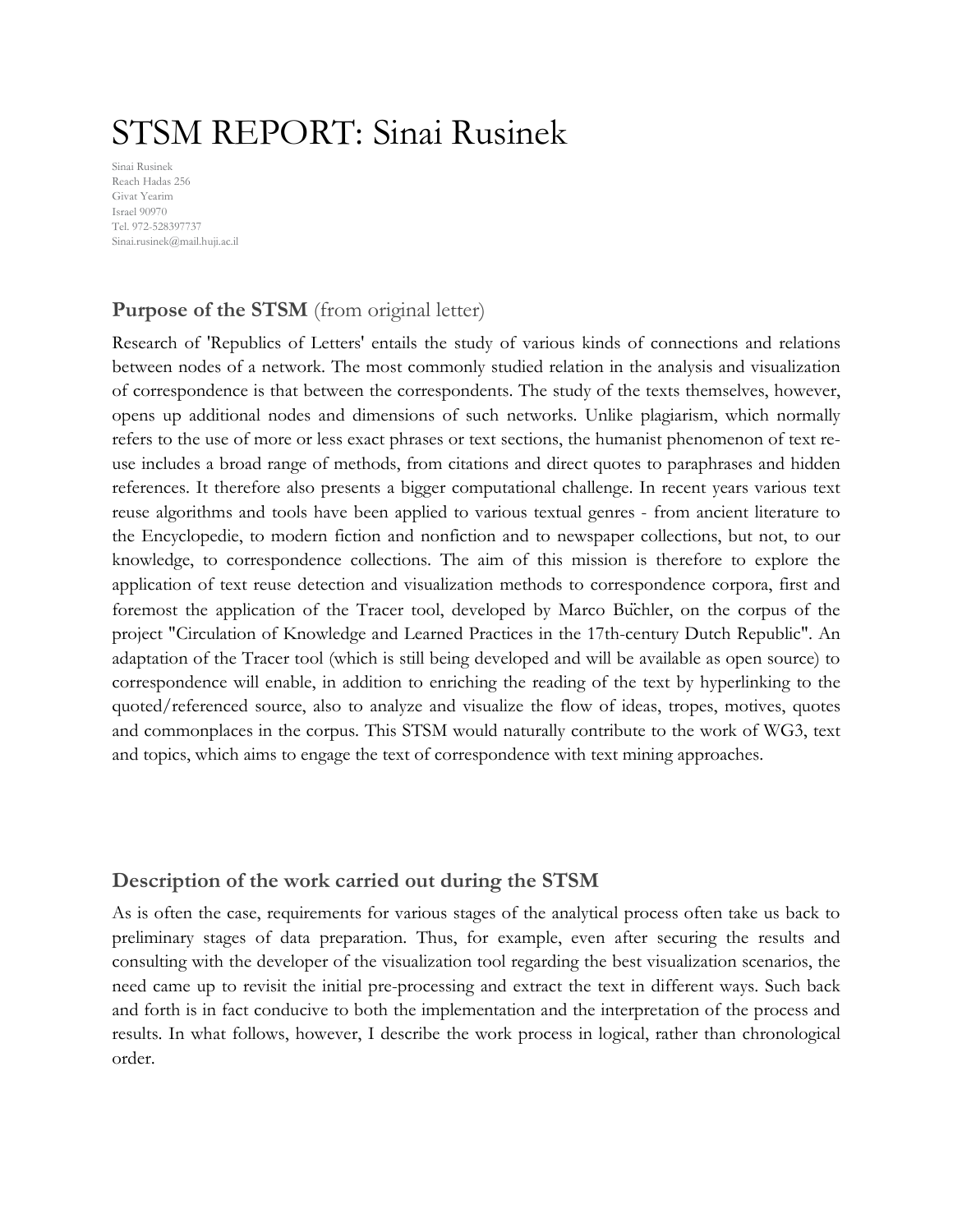#### The Corpus, and Data Preparation:

The Epistolarium corpus used for the mission is made available on the Dutch DANS (Data Archiving and Networked Services) platform. It consists of several collections of letters, marked up with three slightly different XML schemas. I used a python script (adapted to each schema) to extract the metadata (author, recipient and full date) for each unit of text.

The unit of text that we chose (after first experimenting with segmentation to sentences) for initial analysis was a paragraph (see discussion on segmentation\*\*\*). The paragraphs were extracted only from the Body element of the marked-up letters, in order to avoid formulae typical of openers and closers. As it became evident in the results, this was not enough to keep formulae out, and see discussion \*\*\*.

#### Configuration and Analysis

The Tracer tool enables a large choice of parameters in its implementation. In order to configure the tool to yield the most productive analysis a preliminary examination of several possible methods and various parameters has to take place, in order to compare the number of results, the time each implementation takes, and to have a first impression of the nature of results detected.

For reasons of time one specific scenario was selected (in consultation with Marco Büchler, the developer of the Tracer Tool), as follows:

<property name="PREPROCESSING\_IMPL" value="de.gcdh.tracer.preprocessing.WordLevelPreprocessingImpl" />

<property name="TRAINING\_IMPL" value="de.gcdh.tracer.featuring.semantic.WordBasedTrainingImpl"/>

<property name="SELECTION\_IMPL"

- value="de.gcdh.tracer.selection.localglobal.LocalMaxFeatureFrequencySelectorImpl"/>
- <property name="LINKING\_IMPL" value="de.gcdh.tracer.linking.InterCorpusLinkingImpl"/>

<property name="SCORING\_IMPL"

value="de.gcdh.tracer.scoring.feature.selected.symmetric.SelectedFeatureResemblanceSimilarityImpl"/>

Preprocessing according to this scenario yielded: 30,099 potential reuse units (paragraphs), 129,732 word types and 1, 265, 417 word tokens in the corpus. The case was ignored and diacritics erased by the tracer tool.

Two additional parameters were not set in advance but explored: feature density (which determines the percentage of most frequent features removed in pre-processing) and scoring threshold. Low feature density speeds the process significantly and reduces the number of results, which can be raised by lowering the scoring threshold.

The summary of results is given in the table below:

| Threshold Density |    |      |      |      |       |       |      |
|-------------------|----|------|------|------|-------|-------|------|
|                   |    |      |      |      |       |       |      |
| $\overline{3}$    | 34 | 606. | 4326 | 9070 | 16520 | 56580 | 2801 |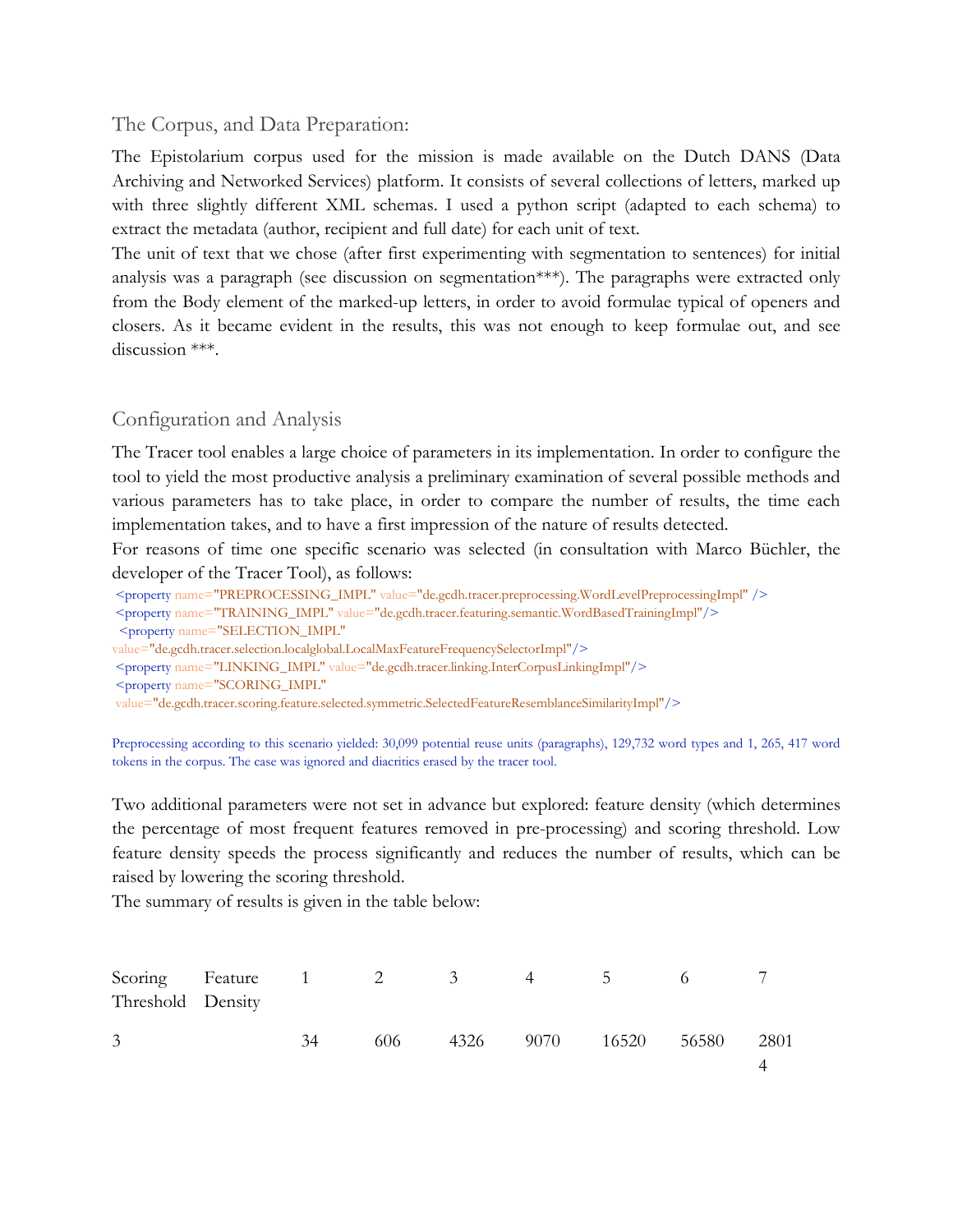| $\overline{4}$                | 32 | 500  | 3480  | 6262   | 9372    | 19346   | 1266<br>8    |
|-------------------------------|----|------|-------|--------|---------|---------|--------------|
| 5                             | 26 | 360  | 2704  | 4252   | 5656    | 9954    | 6792         |
| 6                             | 20 | 252  | 2026  | 2218   | 2990    | 6000    | 2912         |
| 7                             | 12 | 122  | 1216  | 842    | 1516    | 1444    | 1492         |
| TOTAL NUMBER O 138<br>F LINKS |    | 6126 | 69078 | 397206 | 1821058 | 6251546 | 19082<br>392 |

For the preliminary stage of interpretation, a sample of 1216 scored links (out of 69078; the results of running Tracer with feature density 3 and scoring threshold 7) was chosen as being a large enough number, which is still convenient enough for the following stages, which, at present, have to be done manually. For continuation of the work, other combination of these parameters as well as other methods will have to be explored.

The tracer tool does not, at the moment, provide an interface for interpretation of the results. The scored links are given as CSV of the number ID's of the units linked. Using Excel lookup functions, the linked pairs of units were converted from number ID back to the text. From here on, then, the rest of the work was done using external tools:

Looking at the intermediate result, in a table format, I could see that many of them are formulae, and these repeat in several pairs. The need came up to cluster these results; this can be done in stages, by a combination of sorting, counting and lookup functions. I found, however, that a network analysis tool would give a convenient, interesting angle; for this, I used Palladio network analysis tool. See the figure for a view of the resulting graph.

It is interesting to see different clustering patterns in different sets of results, and I intend to explore this further with a more sophisticated tool, which will enable representing weighted directionality and coloring according to changing categories.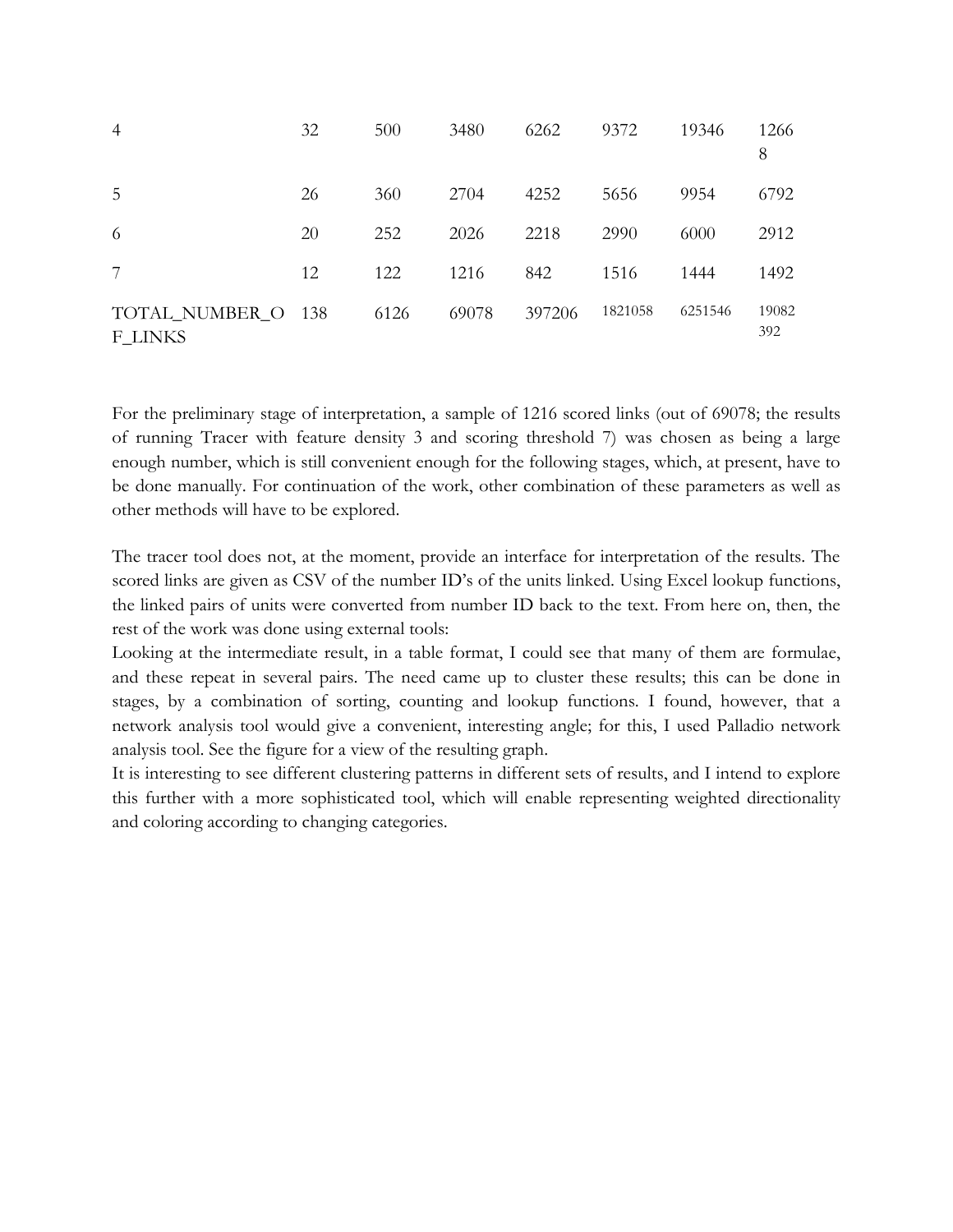

Since Palladio does not enable exporting the clustered metadata, I resorted, for this exploratory trial, to a very cumbersome manual solution of screen capturing each cluster and typing in the ID numbers. The results can then be further visualized: each cluster could be inputted into a wordcloud or a word-tree tool, which could give a general impression of its contents. The best tool for this purpose, however, would be an alignment tool. I used TRAVIZ, which was created by Stefan Jänicke and communicates well with the format of Tracer results. Running the tool on the largest cluster from the center of the graph above, for example, we find the formula 'vale (...(frater optime)) cum uxore (et/ac) liberis(...)' visualized as in the figure below, in an interactive interface which enables exploring the variants:

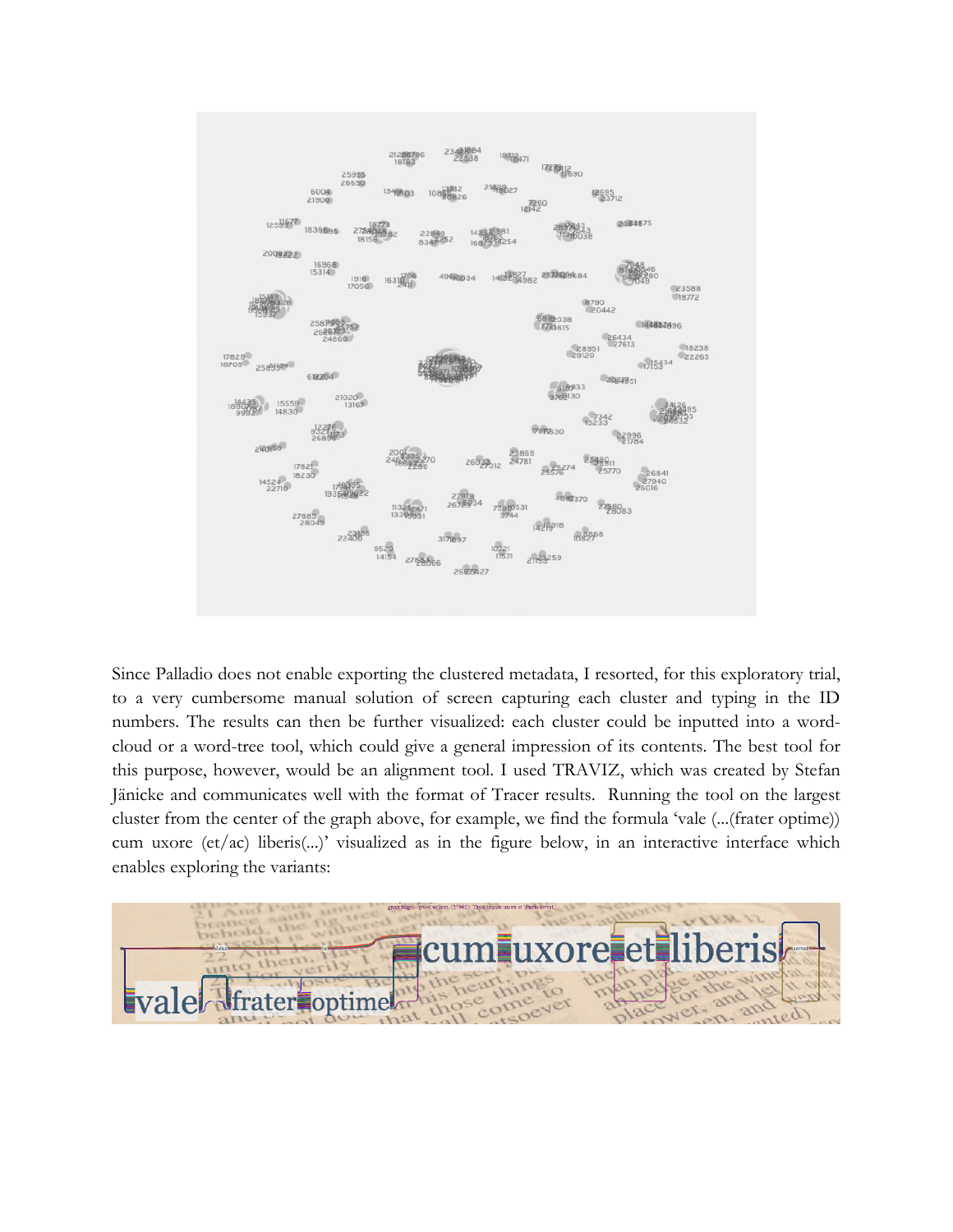## **Description of the main results obtained;**

The goals of this study can be divided to three types: data collection and interpretation; theoretical advancement, and recommendations for tool development. The two first goals require much more time for application of the tools to the data, and would therefore benefit from further development of tools, the third goal was already advanced significantly, and a general pipeline of required features can already be conceived.

1. Data collection and interpretation:

In order to interpret the scored and linked results of the text reuse detection applied to the Epistolarium corpus, it would be best to collaborate with a person who has intimate acquaintance of the corpus; a scholar of Dutch late humanism, or specifically of Grotius. It would also be easier to do with improved tools. The number of results is still daunting and hard to handle 'manually'. A preliminary impression could be gained by looking at the top results, by simply sorting them according to the number of common features or the scoring of the suggested links.

The main challenge in understanding the data, however, would be to categorize the results, and separate the uses of formulae (which are the main bulk of results) from those results that point to quotations, direct or indirect, and ideas running through the network of corresponding humanists. Though some advance was made in the days following the STSM, it is still too early to report on it.

2. Theoretical advancement:

The phenomenon of text reuse is broad and varied. In the results interpreted so far, some very different types were found: one 'epitextual' note, which was attached to several letters, one duplicity which must have stemmed from errors in coding, a few paragraphs that seems to come from a template of letter writing, and a few - too few, at this point - quotes and paraphrases. The main bulk of the results, at least with the parameters that were used so far, is repeating formulae in the opening and closing of letters. Identifying them calls for several ideas: either add their keywords to an edited stop-word list, or, what I would suggest is much better practice - to mark them up with a refined module for letters, if not simply include them in openers and closers – a practice that would enable improving Topic Modeling and Text reuse detection as well as other forms of text analysis. In either case, though it is tempting to discard formulae as the 'noise', rather than a research results, but in fact the use of formulae in letters is in itself a fascinating subject, which, with distant reading methods can open new ways to understand social phenomena. In looking for a way to identify the formulaic text reuses, I had a hypothesis that was not confirmed: that the larger clusters would point to formulae, while the other sorts of reuse would appear in smaller clusters. It is true that in this corpus, the larger reuses appear only in pairs or triplets, but so do many formulae. And indeed, one could also imagine that a letter template would be used many times, and that a quotation would circle in many letters. The number of common features or the score did not prove as good indicators either. At this point, then, one would have to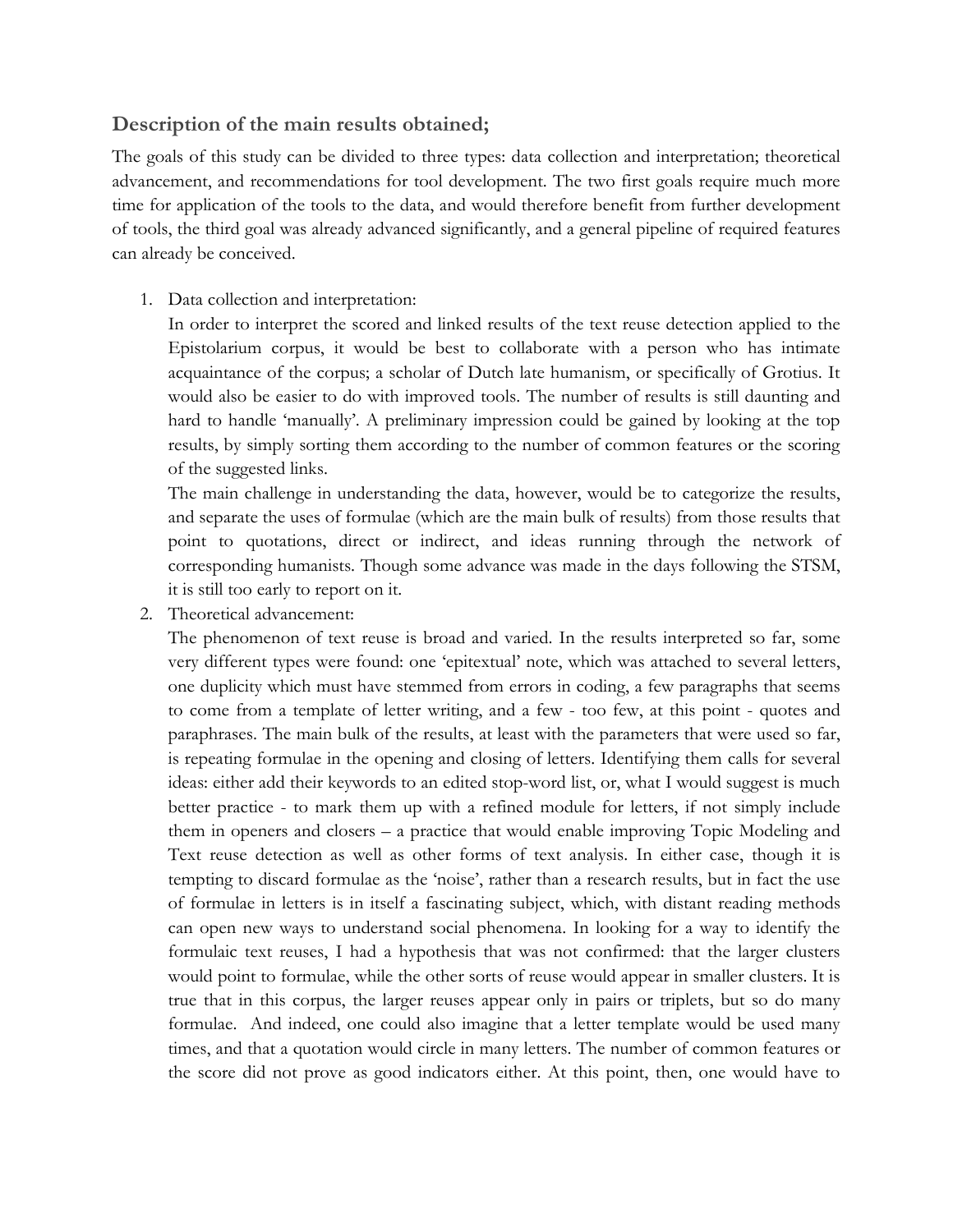characterize types of text reuse without machine help, until a deeper understanding of the parameters is gained, possibly by running more scenarios.

3. Recommendations for tool development:

In working towards a future digital platform for letters, one can already build on existing tools and check how they should be adapted for correspondence study. In the process of applying the Tracer tool and TRAVIZ reuse visualization tools I found several gaps which I had to "patch" using external tools and manual work. These gaps can be translated to recommendations for the further development of the tools:

- a. As is already known, TRACER requires a convenient user interface, documentation, and in particular a convenient "interpreter" that would enable the user to examine the units in text in VARIOUS stages of analysis, even before the linking and scoring. At the moment they can only be viewed as text from the visualization tools, and this creates a 'black box' feeling for the analyzing process. (In order to fill this gap I used excel functions, and participants in previous TRACER workshops used their own scripts to devise it. This should be internal to the Tracer package).
- b. Once a front end interface is built, it is highly recommended that the user will be able, if interested, to only linking inter-corpora units, and have flexibility in designing the corpora according to the metadata, without the need to return to the data preparation stage.
- c. The third gap consists of several stages: cases of text reuse are very often not singular but repetitive. A clustering mechanism is very beneficial in helping to manage the data and understand it. I used a combination of simple tools, where a more flowing pipeline could bring much better understanding:
	- i. Once identified, each cluster should be legible as text units (without having to use Excel) and as text-alignment (see the TRAVIZ figure above)
	- ii. An interactive graph will enable organizing manually the clusters, moving closer together those that are judged by user to be of a similar type. Alternatively, this could be done automatically by further clustering stages (grouping clusters that share vocabulary).
	- iii. Adding a temporal dimension to the graph and to each cluster is a bigger challenge, but one that would be very beneficial to the study of the phenomenon, whether it is formulae, quotes, or a flow of ideas that each cluster is showing.
- d. TRAVIZ was devised to visualize specific scenarios, and could be much more flexible in adapting to the questions of the user:
	- i. This point was raised in a meeting with Marco Büchler and Stefan Jänicke. At the moment, the format of the CSV files, which TRAVIZ accepts is limited to 4 columns, including the ID and the textual unit. This leaves room for only two metadata columns: author and work, or date. When running the corpus/grid visualization tool, only one comparative dimension can be